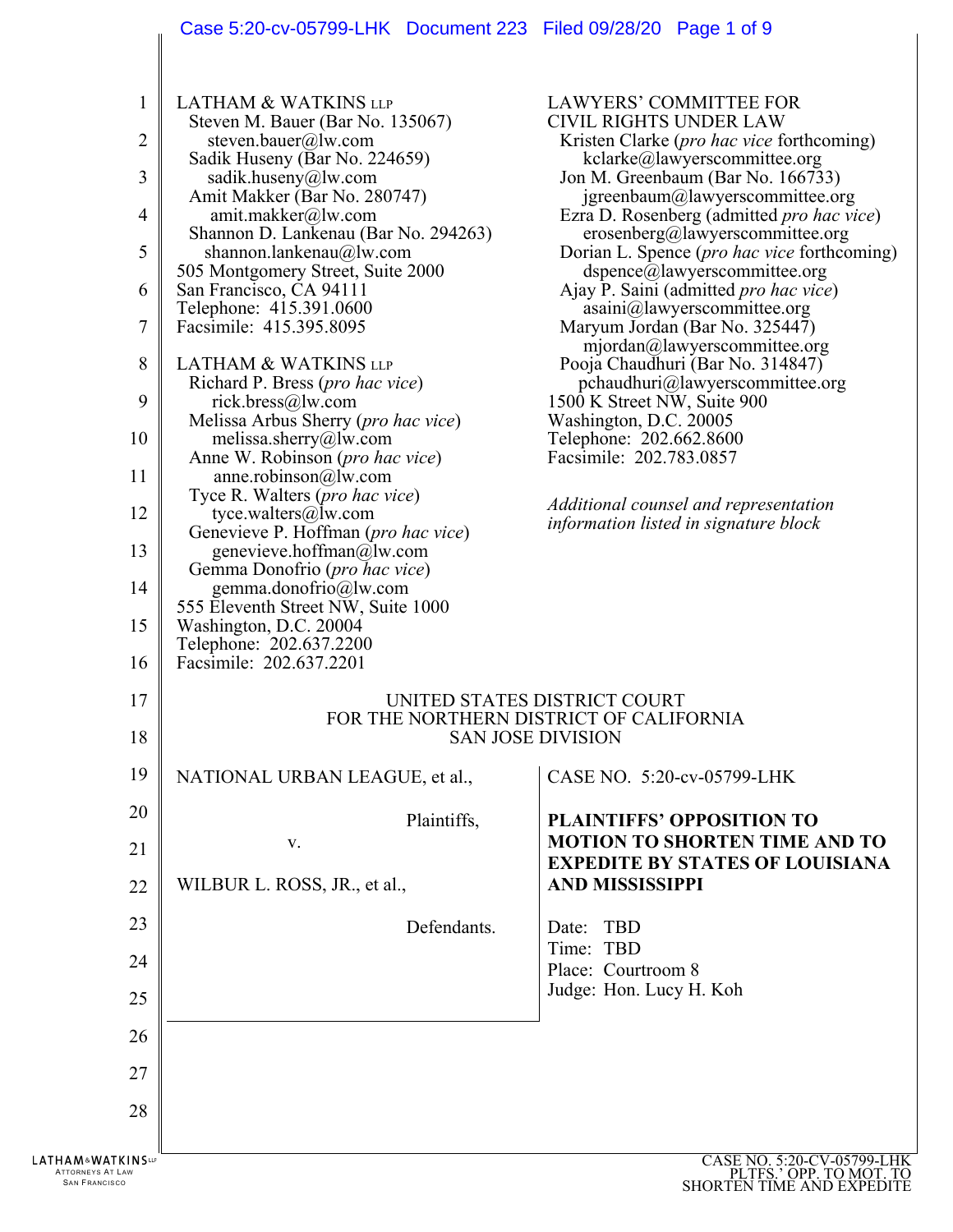1

 $\mathcal{D}_{\mathcal{L}}$ 

3

Plaintiffs provide this Opposition to the Motion to Shorten Time and to Expedite by States of Louisiana and Mississippi (the "Motion"). This Opposition is supported by the Declaration of Sadik Huseny ("Huseny Decl.").

4 5 6 7 Louisiana's and Mississippi's Motion should be denied. The eleventh hour request comes with no appropriate basis for the emergency action requested. To the extent there is any emergency, it was created by Louisiana's and Mississippi's failures to act swiftly. The burdens of those failures should not be borne by Plaintiffs and this Court.

8

### **I. THE STATES UNNECESSARILY DELAYED**

9 10 11 12 13 14 15 16 17 18 19 Louisiana's and Mississippi's delay in bringing the Motion and their Motion to Intervene belies the exigency they now insist on. This case has been pending since August 18, 2020 and has been well-publicized. It would be surprising that no Louisiana official was aware of this case prior to September 17, 2020. For example, officials in the Governor's Office—the state officials in charge of Census operations in Louisiana—likely would have heard about this case early on. And nothing in the Motion and accompanying papers indicates otherwise. Instead, the St. John Declaration merely states that, as far as Mr. St. John is aware, the Louisiana Attorney General's Office only learned of the case on September 17. It makes no statement as to why any other Louisiana officials could not have raised any concerns with the parties earlier, or moved to intervene sooner. Moreover, the Motion does not even attempt to state that officials in Mississippi were unaware of this case before September 17.

20 21 22 23 24 Even counting from September 17, the only explanation for the delay is the amount of time needed to respond to Plaintiffs' First Amended Complaint. *See* Dkt. 206-1, St. John. Decl. ¶ 2. Yet Louisiana and Mississippi hardly provided substantive responses for many of the allegations. *See, e.g.*, Dkt. 204-19 at ¶¶ 20-50, 153-166, 268-273, 291-297, 304-339. No other explanation is provided to justify the delay.

25 26 27 The above demonstrates that any exigency is of Louisiana's and Mississippi's own making. This is insufficient to now burden Plaintiffs and this Court with an expedited briefing schedule. *Cf. Silicon Graphics, Inc. v. ATI Techs., Inc.*, No. C 07-80283, 2007 WL 4591380, at

28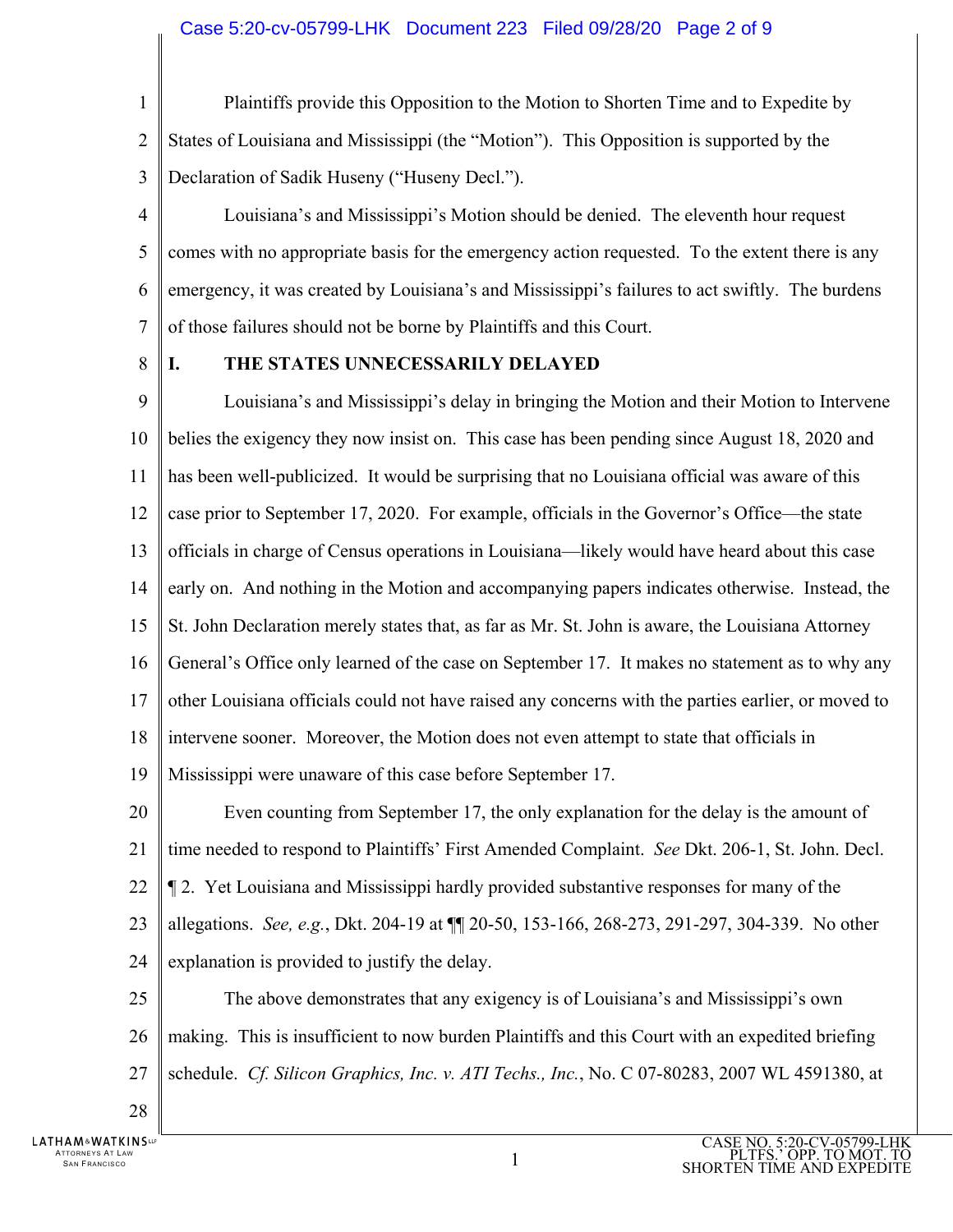1 \*1 (N.D. Cal. Dec. 28, 2007) (denying motion to shorten time, noting that "a party may not

 $\mathcal{D}_{\mathcal{L}}$ create an 'emergency' by failing to seek relief until a deadline is imminent").

3

## **II. THE STATES FAILED TO ADEQUATELY MEET AND CONFER**

4 5 6 7 8 9 10 11 12 The first Plaintiffs heard of any expedited schedule, let alone a 24-hour turnaround, was less than twenty minutes after the Preliminary Injunction Hearing concluded. *See* Huseny Decl. ¶ 3. No explanation has been given as to why Mr. St. John could not have reached out to the parties on September 17 to discuss a potential briefing schedule. Instead, Mr. St. John, from the Louisiana Attorney General's Office, and purportedly speaking on behalf of "potentially" "other [never-before-identified] States," demanded a position on a Motion to Intervene and a Motion to Shorten Time within 14 hours. Dkt. 206-2. Plaintiffs were not provided drafts of any motions to enable them to consider whether the 24-hour turnaround was even feasible, let alone warranted. *See* Huseny Decl. ¶¶ 3-4.

13 14 15 16 17 18 19 20 21 22 23 24 25 26 Plaintiffs' counsel conferred with all Plaintiffs and responded first thing in the morning. *See id.* ¶ 4. When Plaintiffs asked for additional information, Mr. St. John chastised Plaintiffs' counsel for even asking and unilaterally set a 1-hour deadline to provide a position. *See id.* ¶¶ 4- 5; Dkt. 206-2. Plaintiffs could not reasonably provide a position without additional information and could not respond to such an unreasonable deadline and demand. *See* Huseny Decl. ¶¶ 4-5. Having now seen the Motion to Intervene, it is clear that Plaintiffs were right not to be strong-armed into agreeing to Louisiana's and Mississippi's demands.<sup>1</sup> Louisiana and Mississippi suggest that stopping enumeration in two days gives them the best chance at getting a more accurate count, rather than allowing the Bureau to continue enumeration activities for another thirty-three days. Moreover, no governmental official from either State provided any declaration substantiating any allegedly harmed interest due to Census-related activities. Indeed, Mississippi provide no declaration at all. Because of this lack of substantiated interests, the parties and the Court should have a reasonable amount of time to understand the interests being  $\overline{a}$ 

27 28 <sup>1</sup> Indeed, it is surprising that Louisiana and Mississippi were able to convince the Department of Justice to agree in advance to a filing that states that "the conduct of the federal Defendants compellingly reinforce[s] that they are inadequate to represent the interests of the State Intervenors." Dkt. 204 at 11. Now that Defendants have seen the actual motion to intervene, Plaintiffs are not certain whether Defendants' consent to intervention maintains.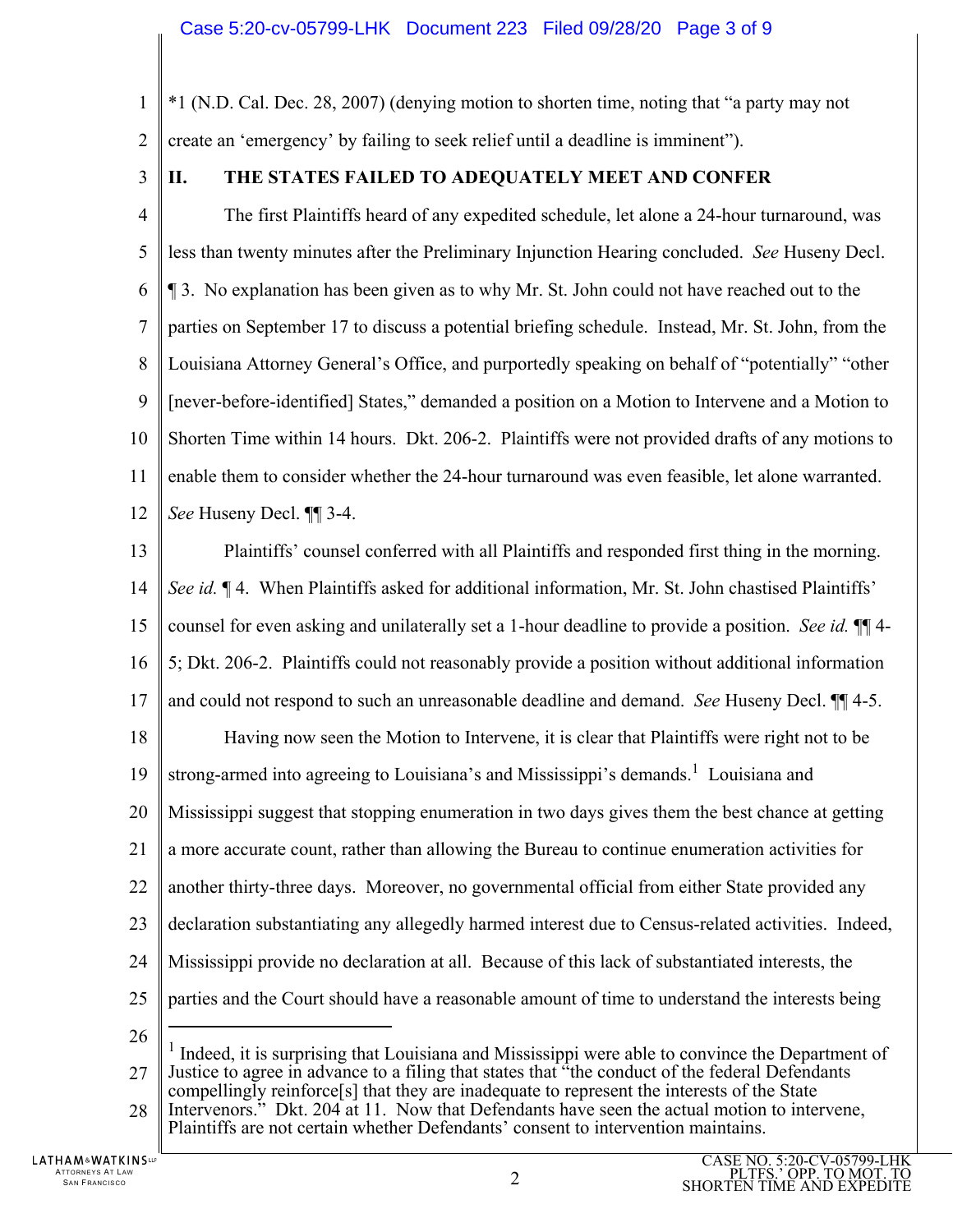#### Case 5:20-cv-05799-LHK Document 223 Filed 09/28/20 Page 4 of 9

1  $\mathcal{D}_{\mathcal{L}}$ claimed, and by whom, in order to appropriately respond to and then ultimately rule on the Motion to Intervene.

3

#### **III. THE STATES' MOTION CAN BE HEARD ON A REGULAR SCHEDULE**

4 5 6 7 8 9 10 11 12 13 14 While Louisiana's and Mississippi's 24-hour demand is now moot, at this stage, nothing requires the expedited schedule demanded by these States. *First*, Louisiana and Mississippi need not be parties here to have their interests considered on appeal. Indeed, they have already filed an amicus brief in the appeal. And as noted in the Motion itself, they may also intervene at the appellate level. *See* Dkt. 206 at ¶ 14. The "demanding" standard to do so is no reason to grant the relief sought in the Motion—especially when they could have acted sooner in this case. *Id. Second*, as detailed above, any exigency asserted by Louisiana and Mississippi is of their own making. Louisiana declares only that no one in its Attorney General's Office knew of this case before September 17 to excuse its delay. And Mississippi makes no statement whatsoever regarding its delay. There were ample opportunities for these States' claimed interests to be represented, but neither State availed itself of those opportunities.

15 16 17 18 19 20 21 For example, as the Court is well-aware, neither Louisiana nor Mississippi filed an amicus brief with the Court during briefing on the preliminary injunction—even though other States did. And Plaintiffs even agreed not to include the harms and interests of Plaintiffs added in the First Amended Complaint as part of the record for the preliminary injunction motion, to avoid any prejudice and to not disrupt the schedule. That motion's record is now closed, the Court has ruled, and Defendants have appealed. Thus, there absolutely is no need for any expedited schedule.

22 23 24 25 The default briefing schedule, or another reasonable schedule as set by the Court, would be appropriate, and would provide Plaintiffs enough time—given the emergency Ninth Circuit filings being made by Defendants in this case—to consider the claimed interests of Louisiana and Mississippi in this case and Plaintiffs' ultimate position on the motion to intervene.

- 26 27
- 28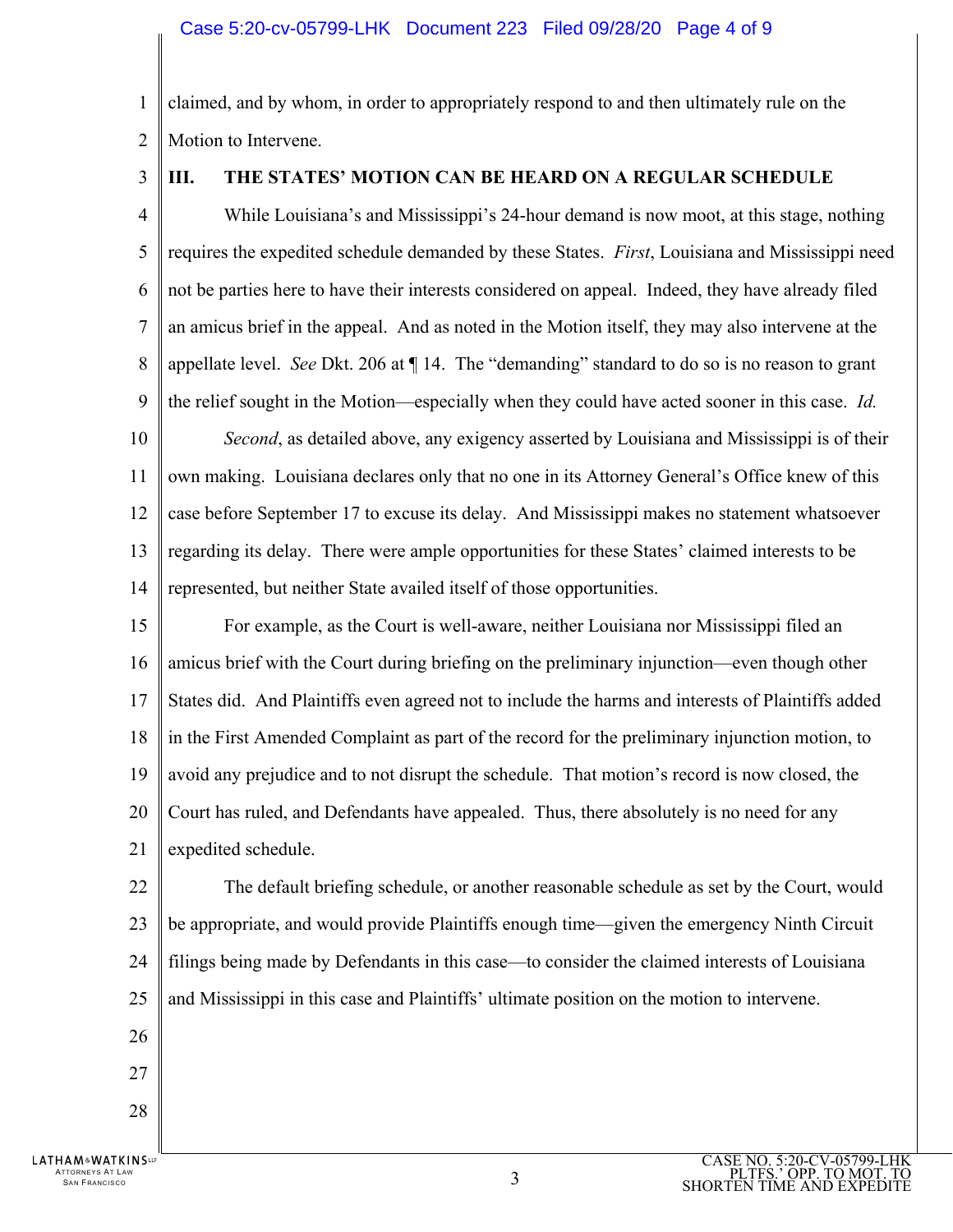| $\mathbf{1}$   | Dated: September 28, 2020 | <b>LATHAM &amp; WATKINS LLP</b>                                                            |
|----------------|---------------------------|--------------------------------------------------------------------------------------------|
| $\overline{2}$ |                           | By: /s/ Sadik Huseny                                                                       |
| 3              |                           | Sadik Huseny                                                                               |
| 4              |                           | Steven M. Bauer (Bar No. 135067)<br>steven.bauer@lw.com                                    |
| 5              |                           | Sadik Huseny (Bar No. 224659)                                                              |
| 6              |                           | sadik.huseny@lw.com<br>Amit Makker (Bar No. 280747)                                        |
|                |                           | amit.makker@lw.com<br>Shannon D. Lankenau (Bar. No. 294263)                                |
| 7              |                           | shannon.lankenau@lw.com<br><b>LATHAM &amp; WATKINS LLP</b>                                 |
| 8              |                           | 505 Montgomery Street, Suite 2000                                                          |
| 9              |                           | San Francisco, CA 94111<br>Telephone: 415.391.0600                                         |
| 10             |                           | Facsimile: 415.395.8095                                                                    |
| 11             |                           | Richard P. Bress (admitted pro hac vice)<br>rick.bress@lw.com                              |
| 12             |                           | Melissa Arbus Sherry (admitted pro hac vice)                                               |
| 13             |                           | melissa.sherry@lw.com<br>Anne W. Robinson (admitted pro hac vice)                          |
|                |                           | anne.robinson@lw.com<br>Tyce R. Walters (admitted pro hac vice)                            |
| 14             |                           | tyce.walters@lw.com<br>Genevieve P. Hoffman (admitted pro hac vice)                        |
| 15             |                           | genevieve.hoffman@lw.com                                                                   |
| 16             |                           | Gemma Donofrio (admitted pro hac vice)<br>gemma.donofrio@lw.com                            |
| 17             |                           | <b>LATHAM &amp; WATKINS LLP</b><br>555 Eleventh Street NW, Suite 1000                      |
| 18             |                           | Washington, D.C. 20004                                                                     |
| 19             |                           | Telephone: 202.637.2200<br>Facsimile: 202.637.2201                                         |
| 20             |                           | Attorneys for Plaintiffs National Urban League;                                            |
|                |                           | League of Women Voters; Black Alliance for<br>Just Immigration; Harris County, Texas; King |
| 21             |                           | County, Washington; City of San Jose,<br>California; Rodney Ellis; Adrian Garcia; and      |
| 22             |                           | the NAACP                                                                                  |
| 23             | Dated: September 28, 2020 | By: /s/ Jon M. Greenbaum                                                                   |
| 24             |                           | Kristen Clarke (pro hac vice forthcoming)<br>kclarke@lawyerscommittee.org                  |
| 25             |                           | Jon M. Greenbaum (Bar No. 166733)                                                          |
| 26             |                           | jgreenbaum@lawyerscommittee.org<br>Ezra D. Rosenberg (admitted <i>pro hac vice</i> )       |
| 27             |                           | erosenberg@lawyerscommittee.org                                                            |
|                |                           | Dorian L. Spence (pro hac vice forthcoming)<br>dspence@lawyerscommittee.org                |
| 28             |                           | Maryum Jordan (pro hac vice forthcoming)                                                   |
| KINCL          |                           | CASE NO 5.20 CV 05700 LH                                                                   |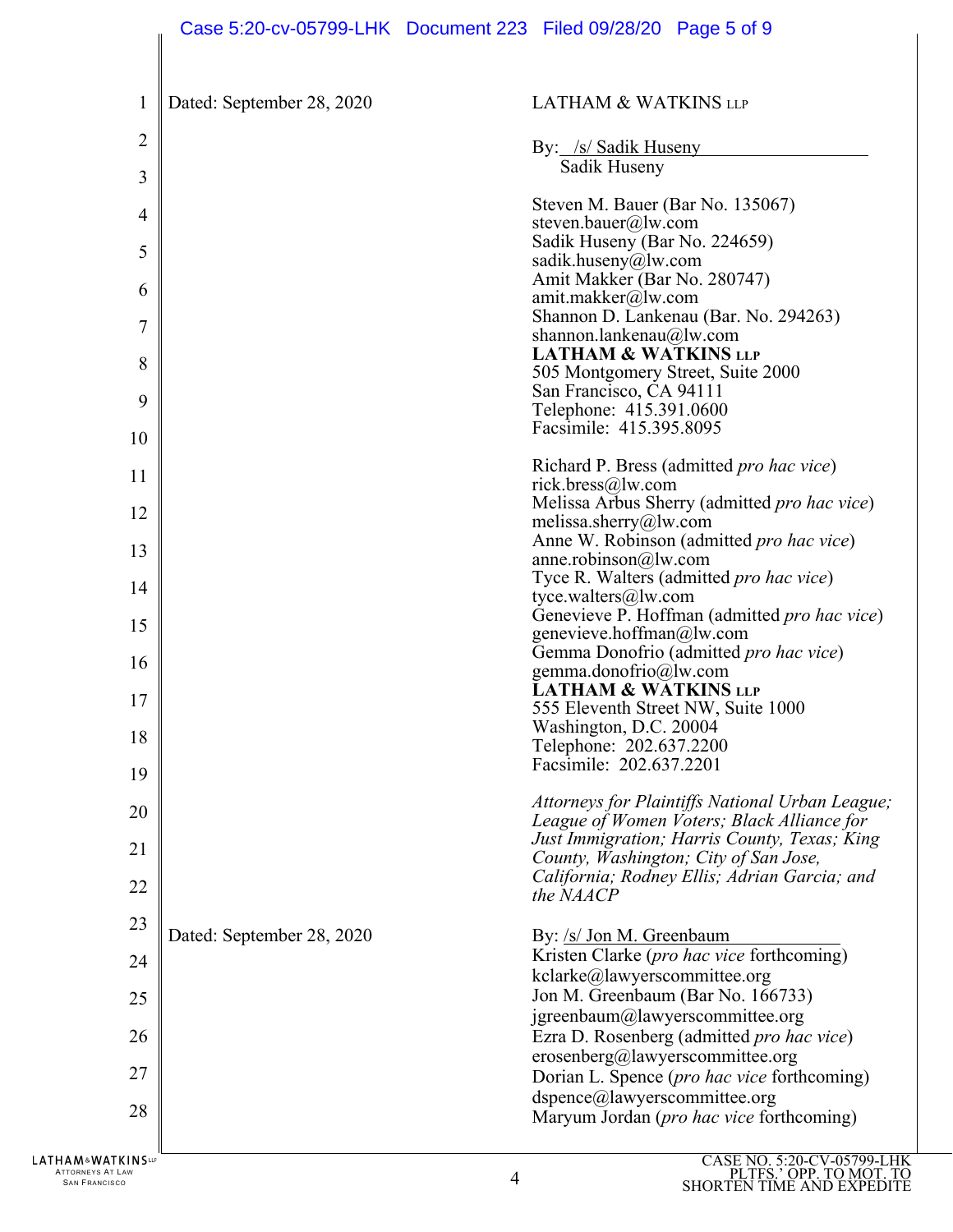| 1              | mjordan@lawyerscommittee.org<br>Ajay Saini (admitted pro hac vice)                          |
|----------------|---------------------------------------------------------------------------------------------|
| $\overline{2}$ | asaini@lawyerscommitee.org<br>Pooja Chaudhuri (Bar No. 314847)                              |
| 3              | pchaudhuri@lawyerscommittee.org<br><b>LAWYERS' COMMITTEE FOR CIVIL</b>                      |
| 4              | <b>RIGHTS UNDER LAW</b><br>1500 K Street NW, Suite 900                                      |
| 5              | Washington, DC 20005                                                                        |
| 6              | Telephone: 202.662.8600<br>Facsimile: 202.783.0857                                          |
| 7              | Attorneys for Plaintiffs National Urban League;                                             |
| 8              | City of San Jose, California; Harris County,                                                |
| 9              | Texas; League of Women Voters; King County,<br>Washington; Black Alliance for Just          |
| 10             | Immigration; Rodney Ellis; Adrian Garcia; the<br>NAACP; and Navajo Nation                   |
| 11             | Wendy R. Weiser (admitted pro hac vice)                                                     |
| 12             | weiserw@brennan.law.nyu.edu                                                                 |
| 13             | Thomas P. Wolf (admitted pro hac vice)<br>wolft@brennan.law.nyu.edu                         |
| 14             | Kelly M. Percival (admitted pro hac vice)<br>percivalk@brennan.law.nyu.edu                  |
|                | <b>BRENNAN CENTER FOR JUSTICE</b>                                                           |
| 15             | 120 Broadway, Suite 1750<br>New York, NY 10271                                              |
| 16             | Telephone: 646.292.8310                                                                     |
| 17             | Facsimile: 212.463.7308                                                                     |
| 18             | Attorneys for Plaintiffs National Urban League;                                             |
| 19             | City of San Jose, California; Harris County,<br>Texas; League of Women Voters; King County, |
| 20             | Washington; Black Alliance for Just<br>Immigration; Rodney Ellis; Adrian Garcia; the        |
|                | NAACP; and Navajo Nation                                                                    |
| 21             | Mark Rosenbaum (Bar No. 59940)                                                              |
| 22             | mrosenbaum@publiccounsel.org                                                                |
| 23             | <b>PUBLIC COUNSEL</b><br>610 South Ardmore Avenue                                           |
| 24             | Los Angeles, California 90005                                                               |
| 25             | Telephone: 213.385.2977<br>Facsimile: 213.385.9089                                          |
| 26             | Attorneys for Plaintiff City of San Jose                                                    |
| 27             |                                                                                             |
| 28             |                                                                                             |
|                |                                                                                             |
| <b>KINS</b>    | CASE NO. 5:20-CV-05799-LHI                                                                  |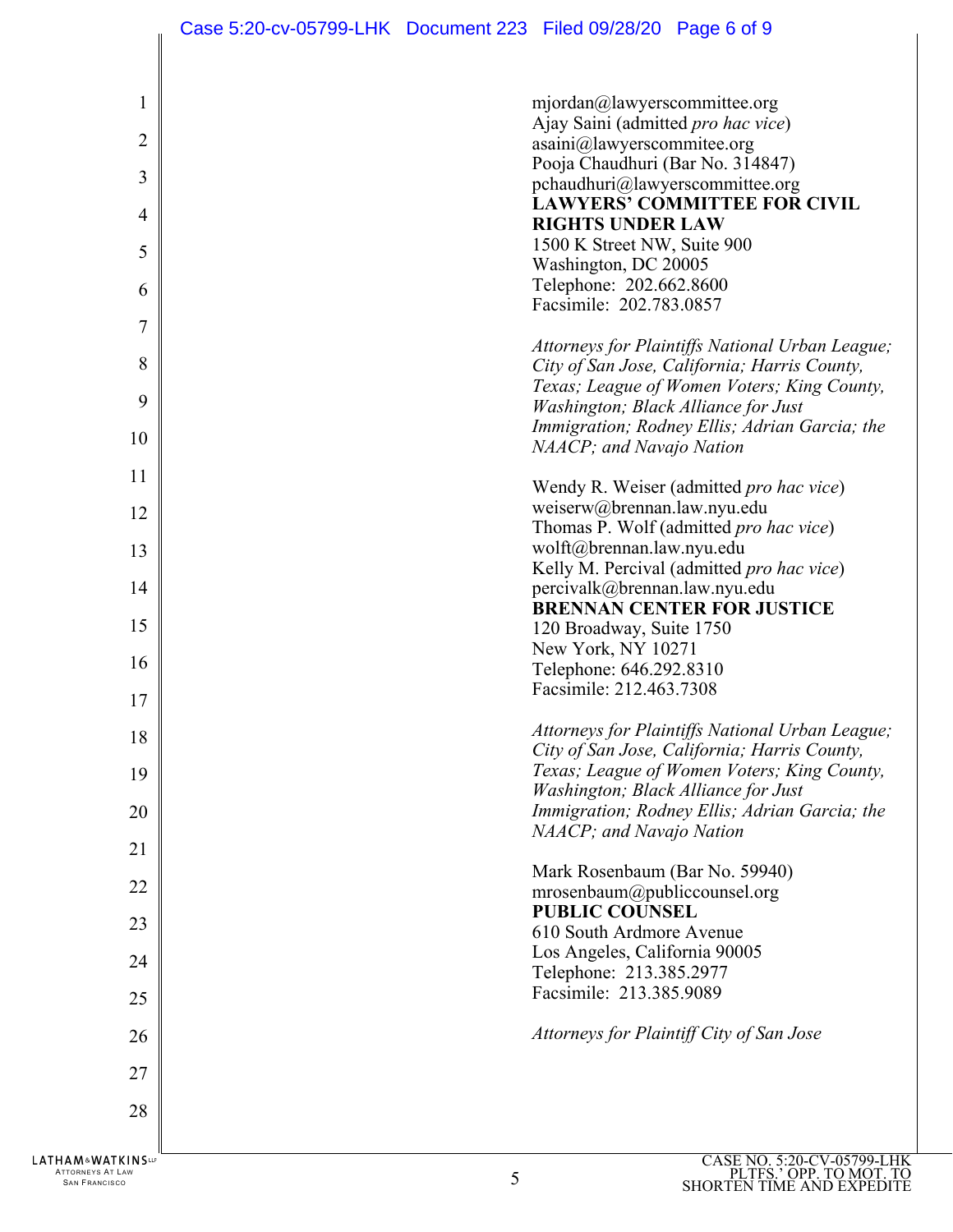| $\mathbf{1}$                                             |                           | Doreen McPaul, Attorney General                                                         |
|----------------------------------------------------------|---------------------------|-----------------------------------------------------------------------------------------|
| $\overline{2}$                                           |                           | $d$ mcpaul@nndoj.org<br>Jason Searle (pro hac vice forthcoming)                         |
|                                                          |                           | jasearle@nndoj.org                                                                      |
| 3                                                        |                           | <b>NAVAJO NATION DEPARTMENT OF</b><br><b>JUSTICE</b>                                    |
| 4                                                        |                           | P.O. Box 2010                                                                           |
| 5                                                        |                           | Window Rock, AZ 86515<br>Telephone: (928) 871-6345                                      |
| 6                                                        |                           |                                                                                         |
| 7                                                        |                           | Attorneys for Navajo Nation                                                             |
|                                                          | Dated: September 28, 2020 | By: /s/ Danielle Goldstein                                                              |
| 8                                                        |                           | Michael N. Feuer (Bar No. 111529)<br>mike.feuer@lacity.org                              |
| 9                                                        |                           | Kathleen Kenealy (Bar No. 212289)                                                       |
| 10                                                       |                           | kathleen.kenealy@lacity.org                                                             |
|                                                          |                           | Danielle Goldstein (Bar No. 257486)                                                     |
| 11                                                       |                           | danielle.goldstein@lacity.org<br>Michael Dundas (Bar No. 226930)                        |
| 12                                                       |                           | mike.dundas@lacity.org                                                                  |
|                                                          |                           | <b>CITY ATTORNEY FOR THE CITY OF</b>                                                    |
| 13                                                       |                           | <b>LOS ANGELES</b><br>200 N. Main Street, 8th Floor                                     |
| 14                                                       |                           | Los Angeles, CA 90012                                                                   |
|                                                          |                           | Telephone: 213.473.3231                                                                 |
| 15                                                       |                           | Facsimile: 213.978.8312                                                                 |
| 16                                                       |                           | Attorneys for Plaintiff City of Los Angeles                                             |
| 17                                                       | Dated: September 28, 2020 | By: /s/ Michael Mutalipassi                                                             |
| 18                                                       |                           | Christopher A. Callihan (Bar No. 203010)                                                |
|                                                          |                           | legalwebmail@ci.salinas.ca.us<br>Michael Mutalipassi (Bar No. 274858)                   |
| 19                                                       |                           | michaelmu@ci.salinas.ca.us                                                              |
| 20                                                       |                           | <b>CITY OF SALINAS</b>                                                                  |
| 21                                                       |                           | 200 Lincoln Avenue                                                                      |
|                                                          |                           | Salinas, CA 93901<br>Telephone: 831.758.7256                                            |
| 22                                                       |                           | Facsimile: 831.758.7257                                                                 |
| 23                                                       |                           | Attorneys for Plaintiff City of Salinas                                                 |
| 24                                                       |                           |                                                                                         |
| 25                                                       |                           |                                                                                         |
| 26                                                       |                           |                                                                                         |
| 27                                                       |                           |                                                                                         |
| 28                                                       |                           |                                                                                         |
|                                                          |                           |                                                                                         |
| HAM&WATKINS™<br>ATTORNEYS AT LAW<br><b>SAN FRANCISCO</b> |                           | CASE NO. 5:20-CV-05799-LHK<br>PLTFS.' OPP. TO MOT. TO<br>SHORTEN TIME AND EXPEDITE<br>6 |

Ш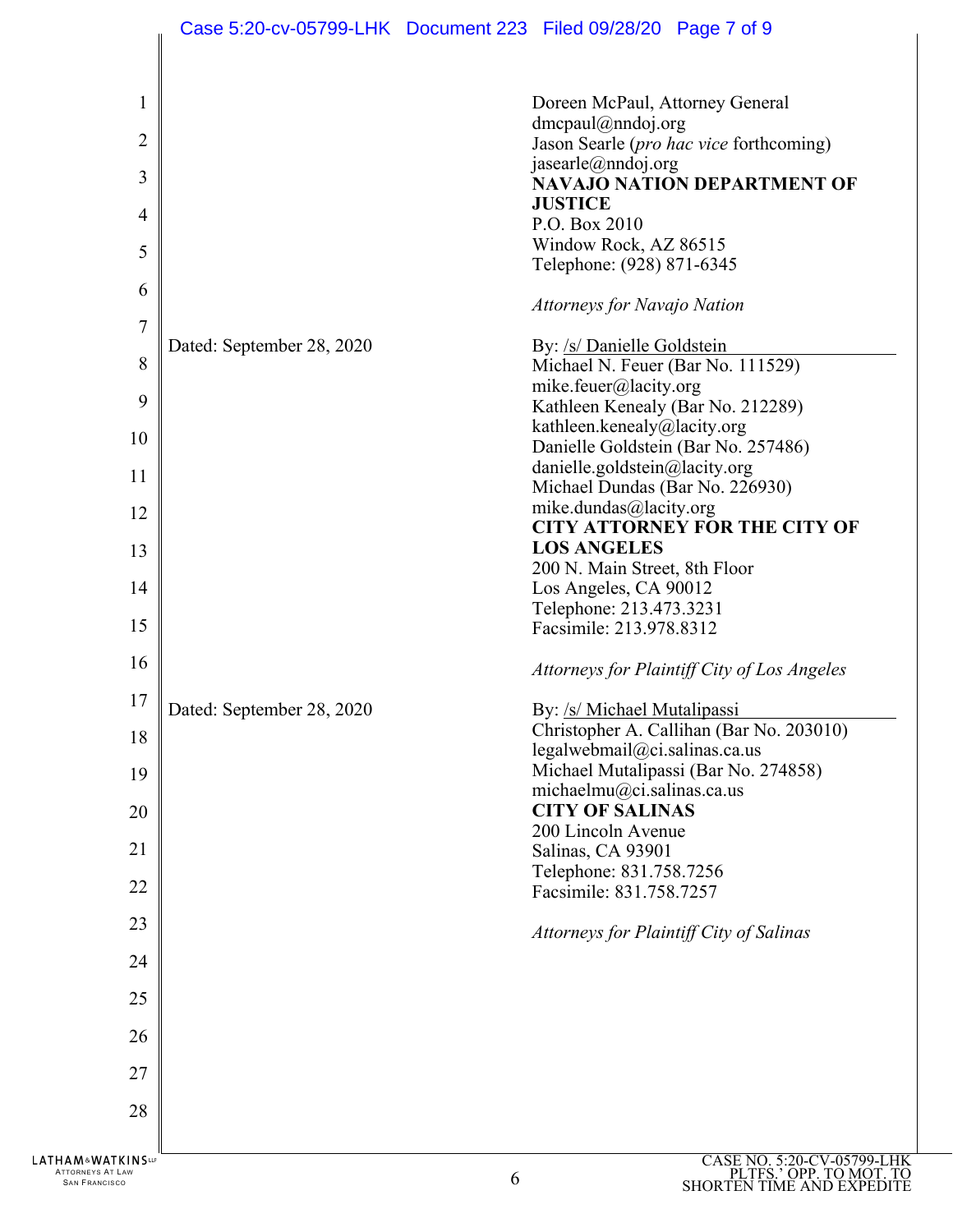| 1                                             |                           |                                                                 |
|-----------------------------------------------|---------------------------|-----------------------------------------------------------------|
| $\overline{2}$                                | Dated: September 28, 2020 | By: /s/ Rafey S. Balabanian                                     |
|                                               |                           | Rafey S. Balabanian (Bar No. 315962)<br>rbalabanian@edelson.com |
| 3                                             |                           | Lily E. Hough (Bar No. 315277)                                  |
|                                               |                           | lhough@edelson.com                                              |
| $\overline{4}$                                |                           | <b>EDELSON P.C.</b>                                             |
|                                               |                           | 123 Townsend Street, Suite 100                                  |
| 5                                             |                           | San Francisco, CA 94107                                         |
|                                               |                           | Telephone: 415.212.9300                                         |
| 6                                             |                           | Facsimile: 415.373.9435                                         |
| 7                                             |                           |                                                                 |
|                                               |                           | Rebecca Hirsch (admitted pro hac vice)                          |
| 8                                             |                           | rebecca.hirsch2@cityofchicago.org                               |
|                                               |                           | <b>CORPORATION COUNSEL FOR THE</b>                              |
| 9                                             |                           | <b>CITY OF CHICAGO</b>                                          |
|                                               |                           | Mark A. Flessner                                                |
| 10                                            |                           | Stephen J. Kane                                                 |
| 11                                            |                           | 121 N. LaSalle Street, Room 600                                 |
|                                               |                           | Chicago, IL 60602                                               |
| 12                                            |                           | Telephone: (312) 744-8143                                       |
|                                               |                           | Facsimile: (312) 744-5185                                       |
| 13                                            |                           |                                                                 |
|                                               |                           | Attorneys for Plaintiff City of Chicago                         |
| 14                                            |                           |                                                                 |
| 15                                            | Dated: September 28, 2020 | By: /s/ Donald R. Pongrace                                      |
|                                               |                           | Donald R. Pongrace (admitted pro hac vice)                      |
| 16                                            |                           | dpongrace@akingump.com                                          |
|                                               |                           | <b>AKIN GUMP STRAUSS HAUER &amp; FELD</b>                       |
| 17                                            |                           | <b>LLP</b><br>2001 K St., N.W.                                  |
|                                               |                           | Washington, D.C. 20006                                          |
| 18                                            |                           | Telephone: (202) 887-4000                                       |
|                                               |                           | Facsimile: 202-887-4288                                         |
| 19                                            |                           |                                                                 |
| 20                                            |                           | Dario J. Frommer (Bar No. 161248)                               |
|                                               |                           | dfrommer@akingump.com                                           |
| 21                                            |                           | <b>AKIN GUMP STRAUSS HAUER &amp; FELD</b>                       |
|                                               |                           | <b>LLP</b>                                                      |
| 22                                            |                           | 1999 Avenue of the Stars, Suite 600                             |
|                                               |                           | Los Angeles, CA 90067-6022                                      |
| 23                                            |                           | Phone: 213.254.1270                                             |
| 24                                            |                           | Fax: 310.229.1001                                               |
|                                               |                           |                                                                 |
| 25                                            |                           | Attorneys for Plaintiff Gila River Indian                       |
|                                               |                           | Community                                                       |
| 26                                            |                           |                                                                 |
|                                               |                           |                                                                 |
| 27                                            |                           |                                                                 |
| 28                                            |                           |                                                                 |
|                                               |                           |                                                                 |
|                                               |                           |                                                                 |
| <b>LATHAM&amp;WATKINS</b><br>ATTORNEYS AT LAW |                           | CASE NO. 5:20-CV-05799-LHK<br>PLTFS. OPP. TO MOT. TO<br>7       |
| <b>SAN FRANCISCO</b>                          |                           |                                                                 |